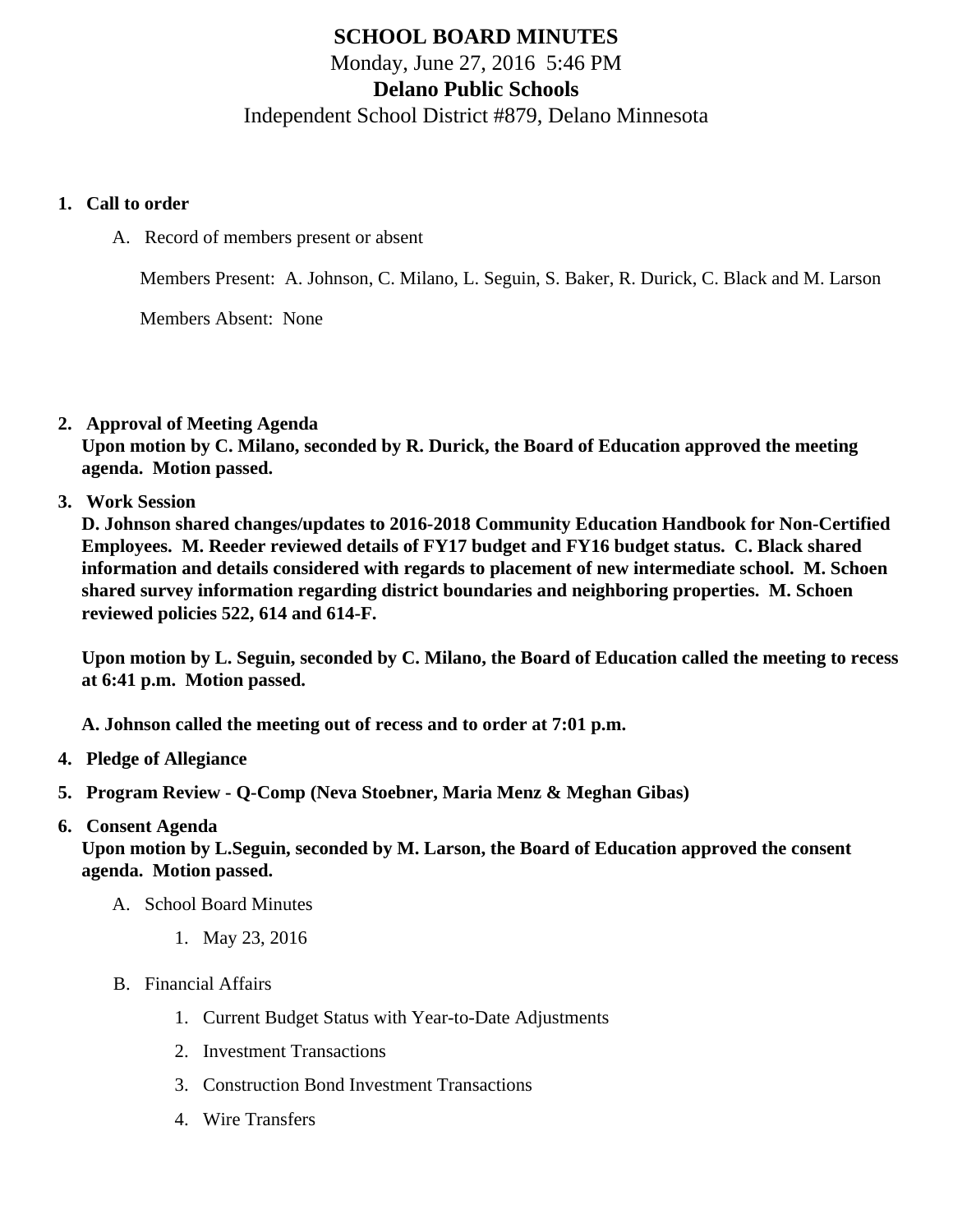- 5. [Minnesota Liquid Asset Fun](/docs/district/Business_Office/LAF_May_2016_.pdf)d
- 6. [Cash Repo](/docs/district/Business_Office/Cash_Report_May_2016.pdf)rt
- 7. [Revenue Report by Fu](/docs/district/Business_Office/SCHOOL_BOARD_REPORTS_-_REVENUE_BY_FUND_TOTAL__(Date__6_2016).pdf)nd
- 8. [Expense Report by Fu](/docs/district/Business_Office/SCHOOL_BOARD_REPORTS_-_EXP_BY_FUND_TOTAL__(Date__6_2016).pdf)nd
- 9. [Expense Report by Progra](/docs/district/Business_Office/SCHOOL_BOARD_REPORTS_-_EXPENDITURES_BY_PROGRAM__(Date__6_2016).pdf)m
- 10. [Expense Report by Obje](/docs/district/Business_Office/SCHOOL_BOARD_REPORTS_-_EXPENDITURES_BY_OBJECT__(Date__6_2016).pdf)ct
- 11. [List of Bills Presented for Payme](/docs/district/Business_Office/Monthly_Bills.pdf)nt
- 7. [Resolution for Acceptance of Gifts](/docs/district/Business_Office/Resolution_for_Acceptance_of_Gifts_6.27.16.pdf)

Upon motion by L. Seguin, seconded by C. Black, the Board of Education approved the Resolution for Acceptance of Gifts. Motion passed.

8. [Personnel Matters](/docs/district/Business_Office/06.27.16_Personnel_Items.pdf)

Upon motion by R. Durick, seconded by C. Milano, the Board of Education approved the personnel matters. Motion passed.

Voting in favor: Johnson, Durick, Seguin, Milano, Black and Baker. Voting against: None. Abstained: Larson.

- 9. Public Comment: School patrons are given the opportunity to address the school board regarding items that are not on the agenda. All patrons will be asked to state their name and address for the record.
- 10. Administrative Reports
	- A. Superintendent

Superintendent Schoen reported that the district's Core Campus Committee will meet to discuss placement of the new intermediate school. He stated that the traffic study conducted by Wenck is complete and details have been shared with the Project Oversight Committee. M. Schoen stated t between the three possible options, the POC believes that option A, the northwest corner of the campus across from the elementary school, is the most appropriate placement for the school. He shared that after studying traffic flow, usage, and pedestrian safety that option B would alleviate trafic, but not enough to make a large difference. In addition, option C is not a viable choice. M. Schoen added that once the Core Committee meets and reviews options, a final location will be chosen. He stated that after the final decision is made, design, bidding and construction plans will begin. M. Schoen reported that three major projects will begin the week of July 11: elementary cafeteria expansion and ADA accessible bathroom, a secure vestibule/entrance and elevator at the community education building, and relocation of utility boxes in front of the high school. He stated the elementary and community education projects will not be completed by the end of summer, but they hope that the utility relocation is complete.

- B. Principals:
	- 1. Mr. Voight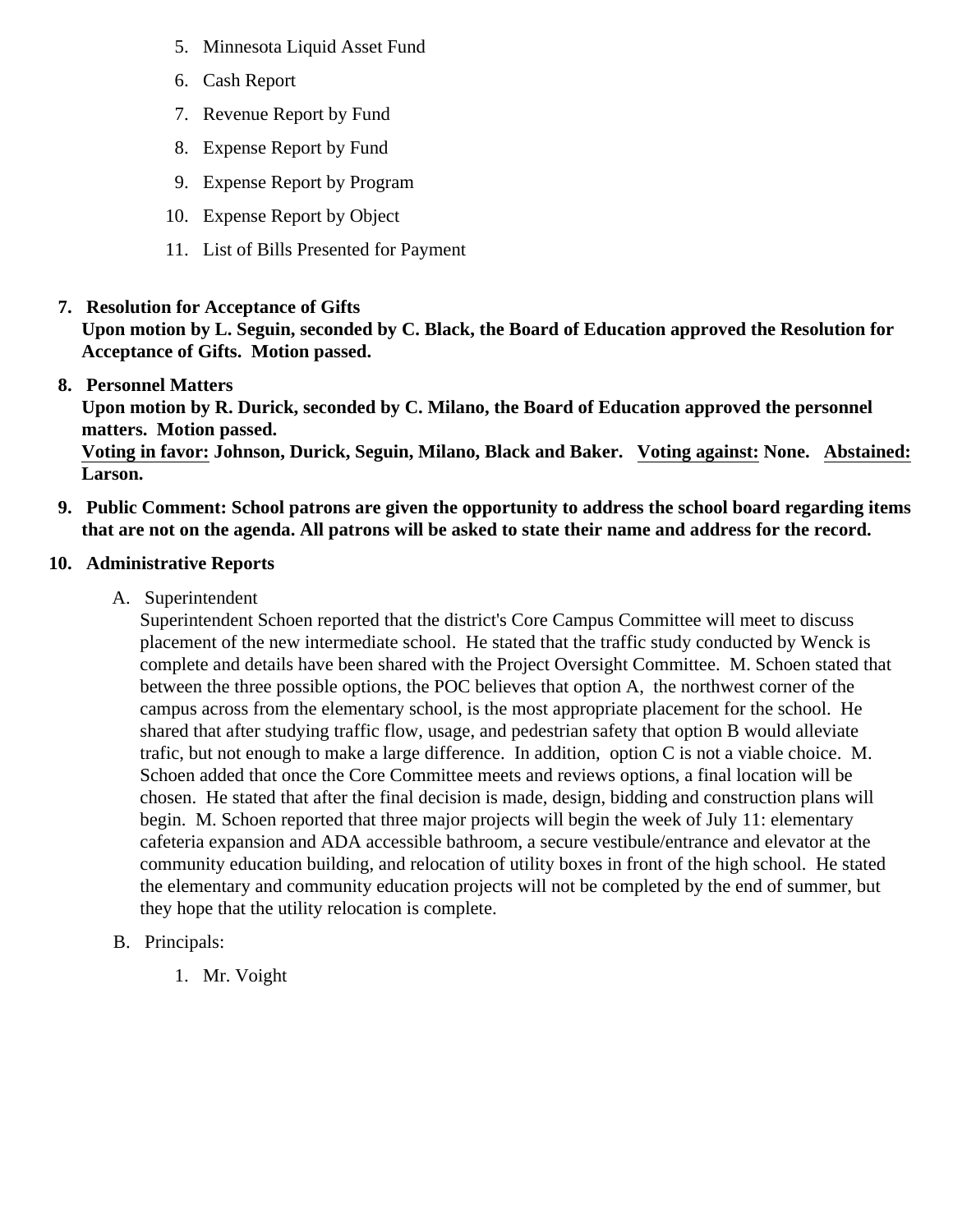Mr. Voight shared information about new middle school courses, Pathways for 7th graders and Communication Arts for 8th graders. He stated that curriculum writing is occurring this summer. Mr. Voight stated that World's Best Workforce legislation requires every student to have an individual learning plan. He added that learning plans used to begin in 9th grade, but with Pathways, it will begin at the 7th grade level. This program will be a great curriculum addition as the high school evolves into a 7-12 secondary school.

2. Dr. Heil

Dr. Heil reported that the graduation ceremony was successful and focused on the students. He added that the high school office will be closed until August 1, yet staff will be in periodically throughout the summer to check phone messages and emails.

3. Mr. Schuler (Mr. McDonald reported for Mr. Schuler)

Mr. McDonald reported that the first year of positive behavior intervention and support or The Tiger Way, which is a common language of expectations for everyone throughout the school, was successful, He added that there were four Tiger Way celebrations during the 2015-16 school year and office referrals went from 85 last year to 58 this year, which is a 32% decrease. Mr. McDonald shared that the elementary school is in the third year of ADSIS, which in the beginning consisted of a Reading Interventionalist. This year ADSIS allowed for math and reading paraprofessionals and a behavior intervention paraprofessional which helped de-escalate behavior issues. Mr. McDonald reported that 630 Tiger Paw Awards were given to students this year. He also stated that FAST testing data showed a 5.5% increase in reading skills and a 7.5% increase in math skills from last year to this year. This data will be compared to MCA data to find correlations between the two tests. Mr. McDonald stated that the elementary added the CBM Reading Fluency Test because there is a correlation between fluency and comprehension. They found that 77% of students were reading at grade level. Mr. McDonald reported that the Student Success Team had 125 student referrals this year and 81% responded to interventions. In addition, 24 students were referred to special education and 79% of those students qualified for special education services.

C. Business Manager

Ms. Reeder reported that Delano Public Schools will have three school board member openings on the ballot at the November general election. She added that school board candidate information packets are available in the district office and candidate filing dates are August 2-16. Ms. Reeder stated that there is a two dollar fee to file.

D. Community Education Director

Ms. Johnson reported community education has received grants from Delano/Loretto United Way for Destination Imagination, RISE, summer recreation programs, YAR, and Tiger Kids Club. She adde an Artist in Residency grant for \$2250 was received and Copper Street Brass will be conducting workshops for students, seniors and Tiger Kids Club. Ms. Johnson stated that Concerts in the Park begin July 13. She added that ECFE may qualify for pre-k funding and applications are due by Jul 1 for the programs that begin in the fall. Ms. Johnson stated that WEE Tiger Preschool summer programs began last week and there are still openings. In addition, \$15,000 in Pathways II funding was received for the 2016-17 school year which will offset the cost of preschool for low income families. Ms. Johnson reported there are 252 students registered for swimming lessons, 108 stude in the Tiger Strength program and the youth tennis program is strong. In addition, she reported the Delano Destination Imagination results from the 2016 Global Competition in Knoxville, TN.

## 11. Board Reports

A. [MAWSECO](/docs/district/District_Forms/MAWSECO_5.24.16_Board_minutes.pdf) (Board Meeting Minutes 5.24.16)